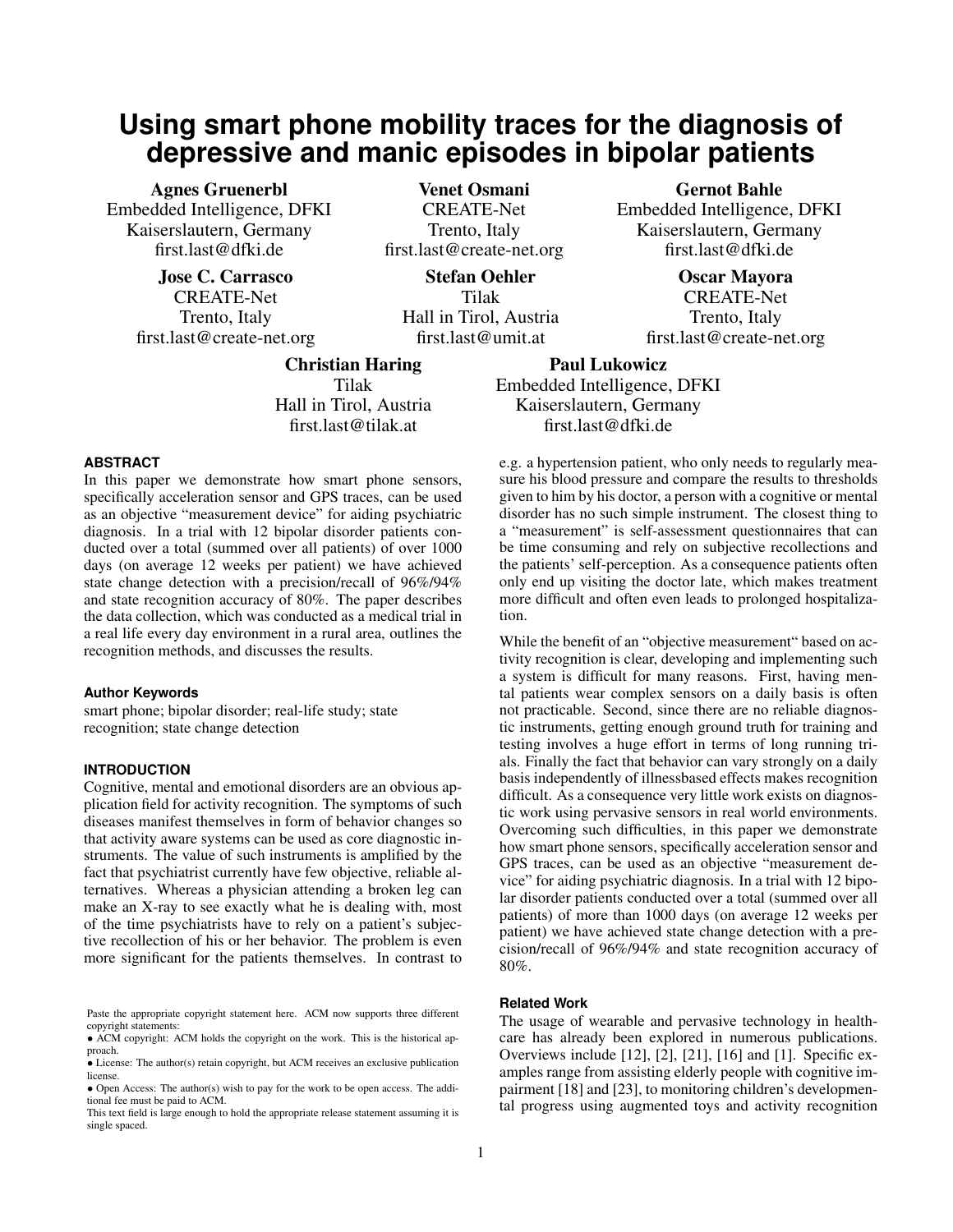[\[22\]](#page-7-7). In the area of mental health the majority of systems deployed to date focus on supporting self-monitoring. Systems that require patient feedback through questionnaires or text messages are described in [\[3\]](#page-7-8), [\[24\]](#page-7-9). Other systems, like [\[4\]](#page-7-10), [\[10\]](#page-7-11) and [\[15\]](#page-7-12) present self-report smartphone applications. Burns et al. [\[4\]](#page-7-10), for instance, introduce a smart phone application for mood prediction of depressive patients that requires constant interaction and feedback of the patient. LiKamWa et al. [\[10\]](#page-7-11) display an approach, which, again requiring constant mood input from the user, tries to infer mood through an Iphone application. Furthermore, the "Optimism App" [\[15\]](#page-7-12) was developed to log self-reported mood, activities and quality of sleep in order to monitor depression. Simpson et al. [\[19\]](#page-7-13) apply interactive voice response self-monitoring for alcohol abuse disorder patients.

In terms of automatic recognition of mental state much less work exists, in particular, work involving real world studies and off the shelf devices like smart phones. In [\[7\]](#page-7-14), the usage of an indoor location system to assess the state of dementia patients is presented. Massey et al. [\[13\]](#page-7-15) describe an experimental analysis of a mobile health system for mood disorders where they introduce different possible sensors for mood detection, yet focus on technical aspects like line of sight and reception rate, optimal coverage and optimal placement of onbody sensors. Two publications close to the work presented in this article are the research presented by group from Denmark [\[6\]](#page-7-16) and the previously mentioned [\[4\]](#page-7-10) that introduces a mobile phone application which employs machine learning models to try to predict patients' mood (of depressive patients). However, the ground-truth is fully self-rated, no objective psychological or psychiatric assessment is performed. In [\[6\]](#page-7-16), Frost et al. use a self-developed smart phone application to record subjective and objective data from patients suffering from bipolar disorder. Even though their main focus lies on self-reported information they utilize a sidetrack of using coarse objective sensor data (acceleration fragments and phone call statistics) to calculate predictions of simple tendencies of the patient's mental state (state forecast) in order to compare it to the forecast drawn from the self-reporting data. By contrast, our work goes into far more depth in the area of classification, uses location sensors in addition to acceleration instead of social interaction sensing and compares the results to an objective, diagnostic ground-truth on a day to day basis. In previous works our group has also discussed the basic concepts of using smart phones for the management of bipolar disorder [\[20\]](#page-7-17) and used a smaller (6 patients) data set from a preliminary experiment to detect correlation between selected sensor data and self-reported state [\[8\]](#page-7-18) and [\[17\]](#page-7-19).

# **BIPOLAR DISORDER AND ACTIVITY RECOGNTION**

Bipolar Disorder [\[19\]](#page-7-13) is a common and severe form of mental illness characterized by repeated relapses of mania and depression. Thus, people suffering from the disorder may experience - often in rapid succession - periods of manic, normal and depressive state. The current standard for diagnosis of bipolar disorder uses subjective clinical rating-scales based on self-reporting that were developed in the early 1960s (e.g. HAMD, BRAMS scales) and other more recent variations of them (e.g. BSDS). While the efficacy of these scales has been

proven in diagnosing bipolar disorder, they have their drawbacks, as they are a potential source of subjectivity in the diagnosis. Additionally, the diagnosis requires the attendance of a physician. Pharmacotherapy is the main treatment currently offered, but its effectiveness critically depends on the timing of application. Thus, therapy can be very effective if administered at the beginning of a patient's transition to a different state (e.g. from normal to depressive). However, it is much less so when applied only after severe symptoms have persisted for a significant time. As a consequence, a promising form of intervention is teaching patients to recognize and manage early warning signs (EWS). A recent systematic review of this approach found that 11 randomized controlled trials (RCTs) involving 1324 patients show the efficacy of interventions that include EWS self-recognition [\[11\]](#page-7-20). However, this involves a very significant training effort (which is difficult to finance) and strongly depends on the patients' compliance and discipline. Thus, it is not always practical or even possible and therefore of limited use.

#### **The Envisioned Use of Activity Recognition**

Following the above considerations and elaborate discussions with the psychiatrists (see also [\[20\]](#page-7-17)), the aim of this work is to demonstrate that smart phone based activity monitoring can be used as an objective "measurement instrument" that detects state changes in order to ensure that appropriate treatment can be administered as soon as they occur. Specifically is to mention that:

- 1. The recognition results are not meant to automatically trigger medication. There is no danger that a false recognition would trigger potentially dangerous wrong medication.
- 2. Required "reaction times" are on a time scale of a few days rather than a single day. In fact, radical change seldom happens from one day to the next.

Overall the envisioned usage scenario for the recognition system is to provide daily updates to the doctors and possibly the patients who would then look at the trend evolving on the scale of a few days and, if the trend points towards a negative state change, make sure that an examination is scheduled. This means that:

- 1. Change detection is more important than the recognition of a particular state
- 2. Recognition does not need to be perfect to be useful.

More important than perfect recognition is that the results are be achievable in the real world, in a not only realistic but real setting. This entails genuine patients and no constraints on where and how to wear the phone, non technology savvy users and irregular availability of data from different sensors.

# **DATA COLLECTION**

#### **Trials Setup**

To collect the required data a medical trial was set up at the psychiatric hospital Hall in Austria. The hospital is located in Hall in Tirol, a small rural-area town 15 km east of Innsbruck, the capital city of Tirol, Austria. The trial was set up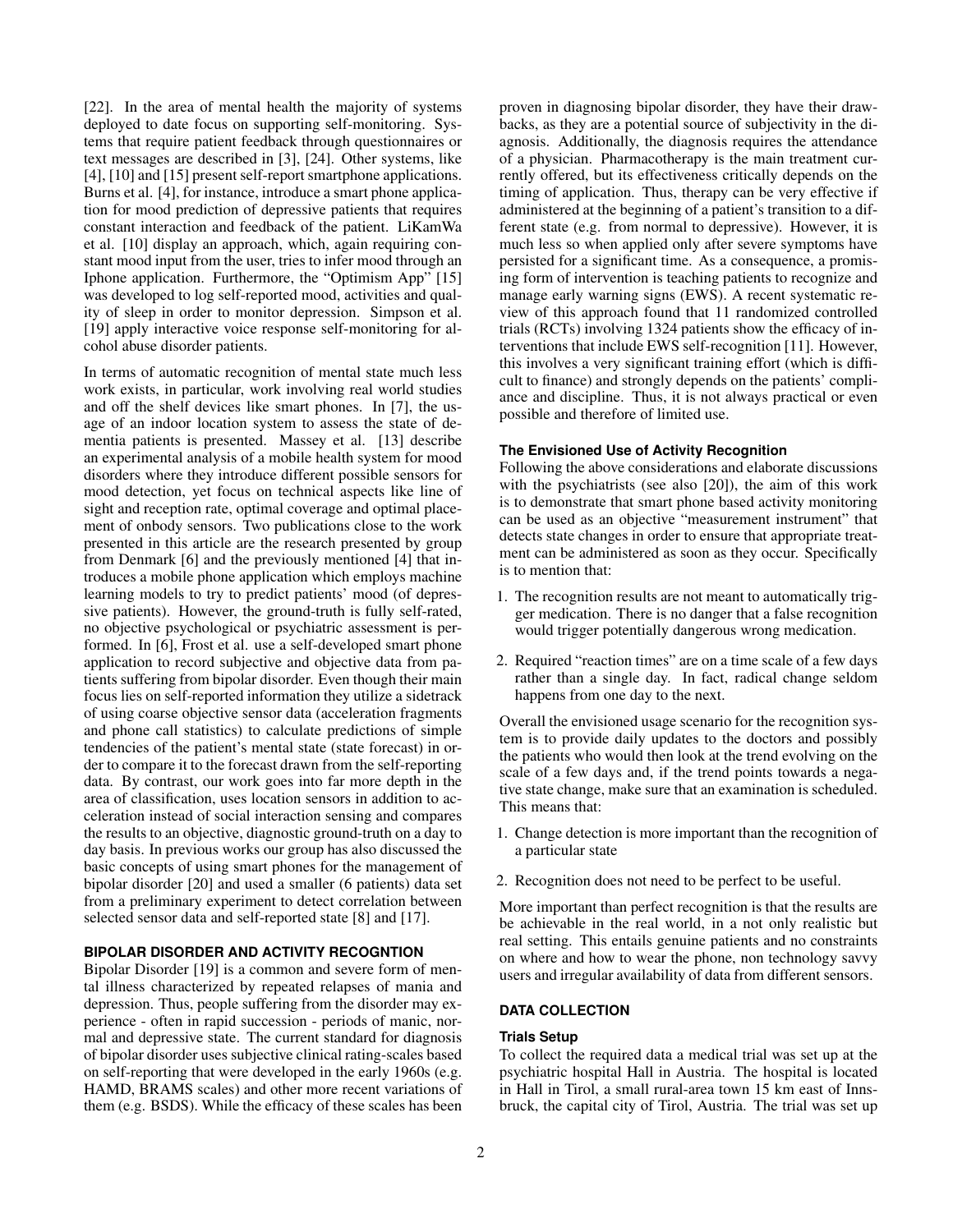as a so-called uncontrolled, not randomized, mono-centric, observational study and was approved by the ethics board of the Innsbruck University Hospital. It aimed at recruiting between 10 and 15 patients for participation over a 12-week period. The number of patients and the duration of the trials were limited by the resources available within the project for paying medical and technical staff supporting the trials. Inclusion criteria were: age between 18 and 65, ability and willingness to deal with current smart phones, being "contractually capable", and a diagnosis of bipolar disorder categorized by ICD-10, F31 (by the International Classification of Diseases and Related Health Problems), with frequently changing episodes. The participation in the study was voluntaryly and quitting it would not affect the therapy in any way. For each patient the trial proceeded as follows:

- 1. Patients were recruited during stationary treatment at the clinic by clinic psychiatrists.
- 2. The trial started with an initial examination. After that the patients were given the phone and the data collection began. (Note that stationary treatment does not mean a "lock up". Instead the patients would stay in the hospital overnight, attend therapy during the day, but be free to move around the hospital compound and town close by.)
- 3. Patients were released whenever it was medically advisable. In general 1 or 2 weeks after the start of the trials.
- 4. The patients would come to the hospital for an examination every 3 weeks.
- 5. A final examination was performed at the end of the trial.

The psychological state examination comprised of 4 standardized scale-tests. Hamilton Depression Scale (HAMD) and Common Depression Scale (ADS) were used for determining depression, and Young Mania Rating Scale (YRMS) and Mania Self-Rating Scale (MSS) were used for determining mania. These psychological scale-tests were performed by a specifically trained psychologist (clinical psychologist). The examinations resulted in an assessment on a scale between -3 (heavily depressed) to 3 (heavily manic) with intermediate steps of depressed, slightly depressed, normal, slightly manic, and manic. At times the psychologists would give half grades.

It was agreed to have an examination appointment at the beginning of the study, at the end and only every 3 weeks inbetween because more frequent scale-tests would result in a learning effect and thus bias the outcome. To ameliorate the scarcity of ground-truth, well trained and experienced clinical psychologist talked to the patients on the phone inbetween measurement points. In this way, it was possible to estimate the patient's state and possible changes compared to the preceding measurement point scale-test.

## **The Patients**

Overall 12 patients participated in the trials between November 2012 to August 2013 (11 female, 1 male, age between 25 and 65). Some patients dropped out early (p0202 and p0602), some (p0502 and p0802) even extended the trial. The evolution of the state of the individual patients during the trial is



<span id="page-2-0"></span>Figure 1. The evolution of the state of the individual patients during the course of the trial.

shown in Figure [1.](#page-2-0) Note that patients p0202 and p0402 show no change of state during the entire trial period (with patient 0202 dropping out of the data trial early). As a consequence they are not considered in this paper.

# **Data Collection**

Each patient was given an Android smart phone running a logging application developed by our group [\[8\]](#page-7-18). This application contained two major components: a data logger (using the standard andoid API) with the patient having the option of turning off the logging at any time and a self-assessment questionnaire (set to pop-up at the end of the day). After finishing the questionnaire the patient would be asked whether he was comfortable with logging the day's data. If the patient did not agree all data collected during that particular day would be deleted. Otherwise it would be stored on the SD card. This protocol was a pre-condition of the ethics committee approval. However during the entire trials there was not a single case of a patient asking to delete data.

The data from the SD card would be copied during the periodic examination and stored in a form that would not reveal the patients identity to the researchers working on the data later on. Clearly in a "productive" system the data would need to be transmitted wirelessly at the end of each day. However for the purpose of our research the SD card option was more reliable and allowed us to simplify data security issues.

#### **Ground Truth Extraction**

As described in the introduction the aim of this work has been to determine to what degree sensor data can be used to generate an "objective measurement" of the patient's state. This means, that unlike in our earlier study [\[8\]](#page-7-18), we had to compare the output of our system with the results of the examinations, not with the self-assessment. Thus, there arose the question how to translate the examinations taking place every three weeks plus some occasional information from the phone interviews into enough labeled days to enable training and testing of the recognition systems. Clearly using only the 5 examination days would not be sufficient. Adding only the results of the phone examinations would also not improve the situation much (max. 12 data points per patient), especially as such additional information was only scarcely available (see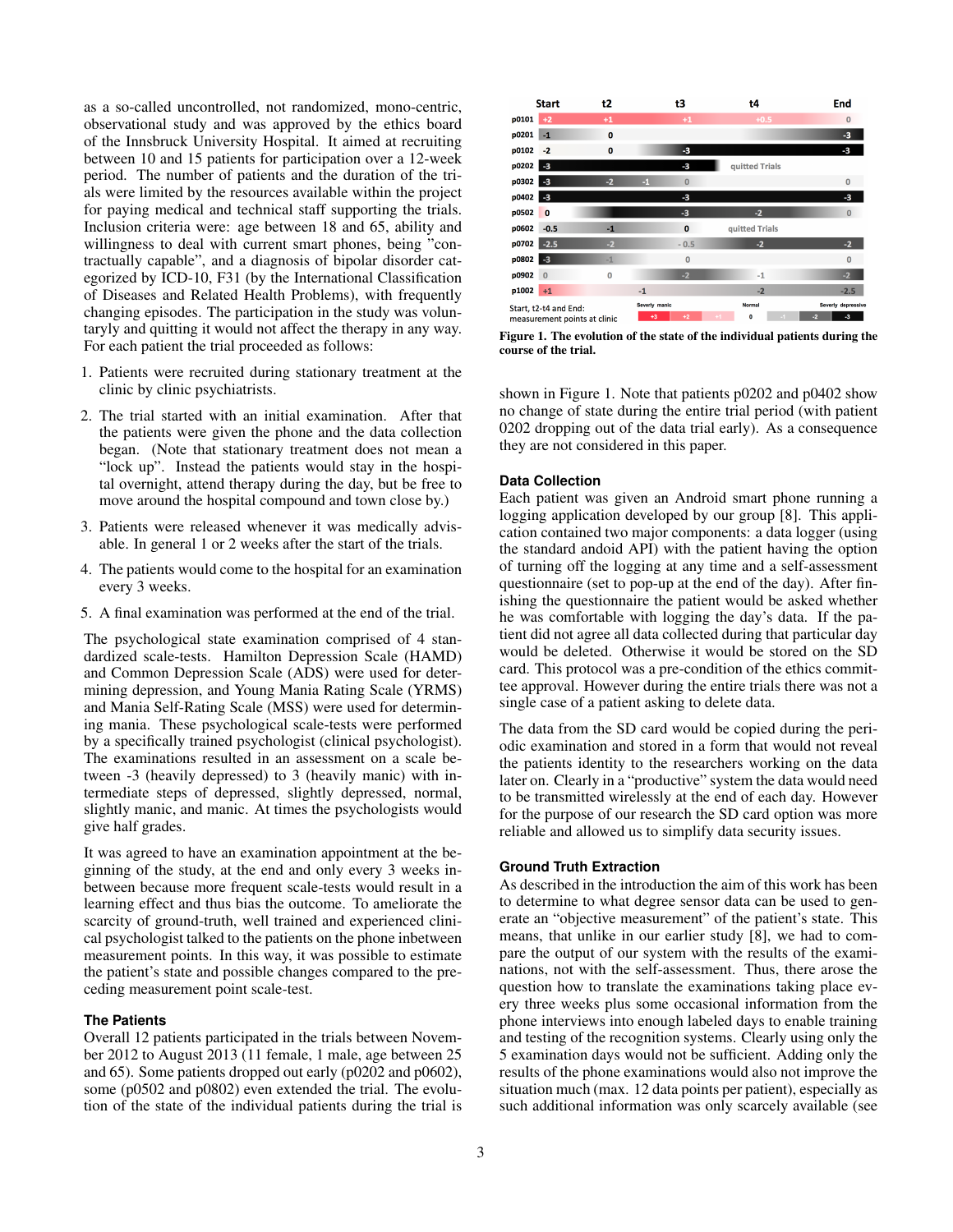also the next section). After consultations with the doctors and building on the experience from the previous small-scale trial [22] the following procedure was applied:

- 1. As a default the period of 7 days before and 2 days after the examination (and phone interview) was considered as ground-truth data. The basic assumption is that state changes are gradual and the probability of a major change within a few days is low. Less days were used after the examination because, in general doctor visits will/ should lead to behavior changes (which, incidentally, is the whole point of going to a doctor).
- 2. The default period then was modified (made smaller or larger) based on the self-assessment questionnaires. The reasoning: according to the psychiatrists, even if selfassessment questionnaires often do not agree with the objective psychiatric rating, they do tend to show a high level of consistency. This means that the same real state leads to a similar self-rating. Thus, if ratings do not vary much during the days before an examination, then a major state change is very unlikely.

As a last step of ground-truth extraction we looked at the distribution of days for which ground-truth was available within adjoining classes. Clearly the above ground-truth is not perfect. However, the fact is that no psychiatric examination ever is. Also it is obviously more "objective" than relying solely on the subjective self-assessment. Finally, note that as described later on we randomly select training and testing data in a cross validation approach to reduce the impact of outliers in the ground-truth.

#### **Data Amount and Quality**

In theory, with 12 patients and 12 (or for some even more) weeks of trial duration more than enough data  $(> 1000 \text{ days})$ should be available. However, in reality as we are dealing with a real-life setting, a number of factors influenced the amount of data that actually is available for training and testing of recognition systems:

- 1. Patient Compliance. Since the trial was conducted under uncontrolled conditions, during normal live, there was no way to make sure that the patients always carried their devices with them. In addition, some patients would even switch off some sensors at certain occasions.
- 2. Patients state evolution. In general the data collected during the trials was not distributed evenly among the states. In fact most patients had a predominant state and many had some "marginal" states for which nearly no data was available.
- 3. Presence of ground-truth. As described in the previous section, ground-truth was only present for the days around the examinations. In addition, for some patients a number of days had to be discarded due to unstable self-assessment. On top of this, for our work only days where ground-truth and sensor data was available at the same time was useable. Unfortunately this was not the case for all the ground-truth days.

<span id="page-3-0"></span>Figure 2. The amount of sensor data (in days) and Ground Truth days (GT) per patient (in brackets: distribution onto the different classes).

| <b>Patients</b> | Total # of<br><b>GPS</b><br><b>ACC</b><br>Days |    | Total # of<br><b>Ground Truth</b><br>Days (GT) | $GPS + GT$ | $ACC + GT$  | $GT+$<br><b>ACC OR GPS</b> |               |
|-----------------|------------------------------------------------|----|------------------------------------------------|------------|-------------|----------------------------|---------------|
| p0101           | 97                                             | 32 | 87                                             | 84         | 26 (3/20/3) | 71 (32/27/12)              | 71 (32/27/12) |
| p0201           | 83                                             | 78 | 81                                             | 47         | 36 (10/26)  | 38 (12/26)                 | 38 (12/26)    |
| p0102           | 75                                             | 56 | 61                                             | 52         | 34 (21/13)  | 46 (33/13)                 | 46 (33/13)    |
| p0302           | 90                                             | 72 | 82                                             | 70         | 51 (11/40)  | 60 (18/42)                 | 60 (18/42)    |
| p0502           | 131                                            | 60 | 128                                            | 63         | 28 (5/23)   | 58 (14/14/30)              | 58 (14/14/30) |
| p0602           | 53                                             | 44 | 49                                             | 41         | 31(12/19)   | 21(11/10)                  | 35 (13/22)    |
| p0702           | 76                                             | 58 | 70                                             | 53         | 31(24/7)    | 42 (34/8)                  | 42 (34/8)     |
| p0802           | 115                                            | 71 | 110                                            | 71         | 37 (7/30)   | 62 (16/46)                 | 62 (16/46)    |
| p0902           | 91                                             | 88 | 88                                             | 48         | 41 (26/15)  | 41 (26/15)                 | 41 (26/15)    |
| p1002           | 67                                             | 30 | 63                                             | 47         | 19 (11/9)   | 40 (29/11)                 | 40 (29/11)    |

The effect of the factors described above can be seen in Figure [2.](#page-3-0) The number of days on which there is any data (first column) is quite close to the amount of time that the patient participated in the trial and varies between 53 and 131. In terms of understanding the usefulness of the data the most important are the last 3 columns that show the number of days on which we have sensor data and ground-truth for each sensing modality and for their combinations. Here the values range from 21 days ( $p0602$ , Acc + GPS), to 60-70 days for acceleration (Acc). Eventhough the data situation is more difficult for the GPS + Acc case (by looking at the distribution of data to the classes (in brackets) some critical cases - only 7 or less samples - can be seen), for most cases the amount of data is reasonable for an evaluation using standard techniques such as a 66/33 percentage-split between training and test data and n-fold cross validation. This is particularly true for the change detection method (see section 6).

## **FEATURE COMPUTATION**

Based on previous initial experiments [\[8\]](#page-7-18) and discussions with the medical personnel the following mobility based characteristics were assumed to be relevant:

- Physical motion: Patients with depression tend to move less, move less forcefully and overall slower. The opposite is true for manic patients.
- Travel patterns: Most people have their travel routines dominated by a set of places, which they often visit in a certain temporal pattern. These patterns tend to change in both depressive and manic states (become less frequent or more erratic respectively). In addition depressive people tend to travel less and be outside less.

Clearly this is to be seen as a statistical average and will be strongly person dependent (some people may move more in depressive state than others do when manic). Also, please note that these are not guesses but have been established in previous work. Based on the above the following features were used:

#### **Acceleration Features**

First, the raw signal was resampled to a fixed sampling rate of 5Hz in order to address variations introduced by the Android phones. Afterwards, signal magnitude was calculated making the following feature extraction invariant to phone orientation (which is unknown). As a final preprocessing step all parts of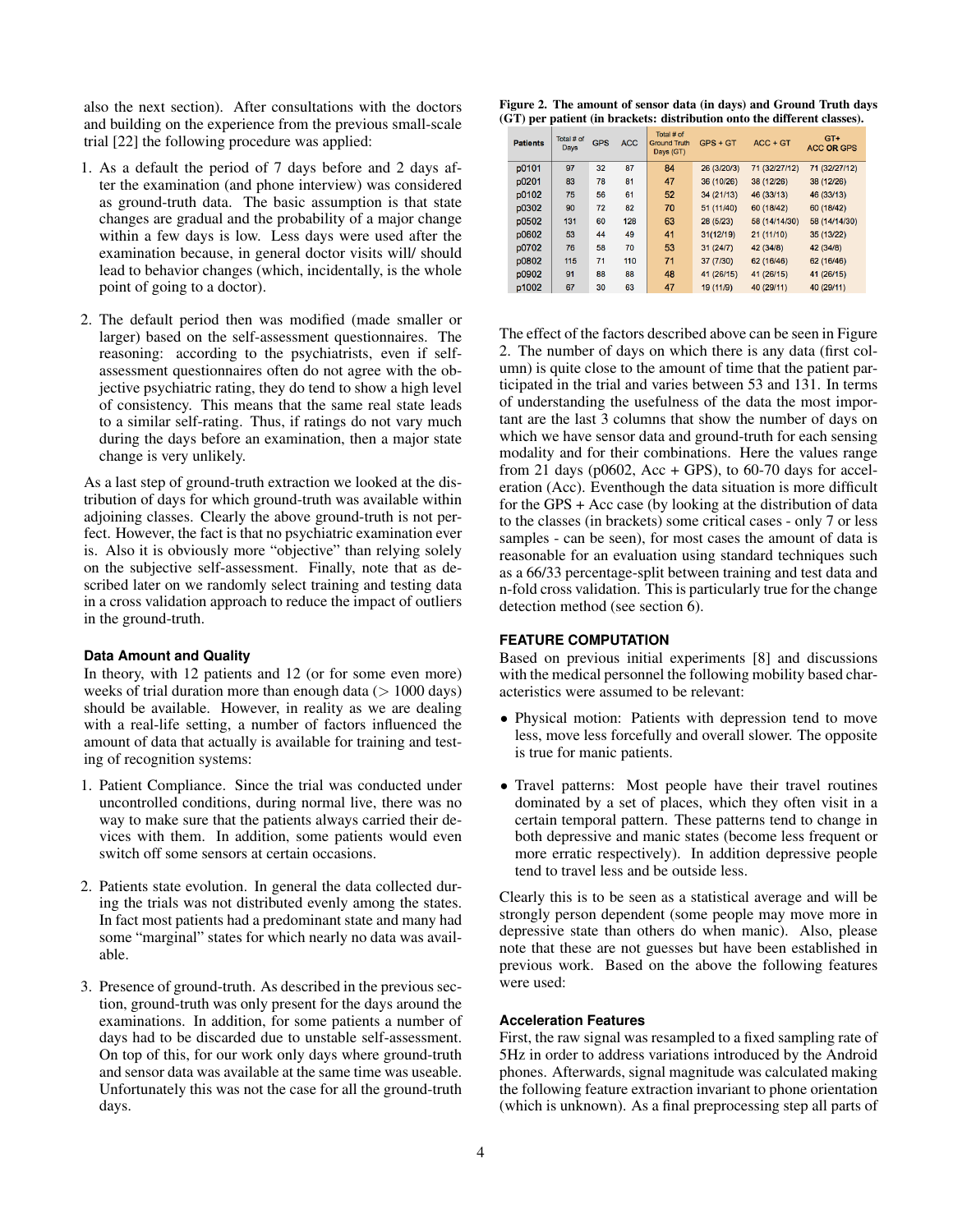the signal where the signal variance falls under a small threshold were removed and interpreted as time periods where the phone was not on the body (the threshold was experimentally derived by leaving the phone just lying on a stationary surface). Once this preprocessing was completed, a set of features was calculated using a 10 second sliding window. These were RMS, frequency centroid and frequency fluctuation. The latter two were based on the Fourier transform of the signal. Finally, since labels and location data were calculated on a daily basis, all of the features (in all of the ten seconds windows of each day) were aggregated by computing their mean and variance. These were then used for classification on a daily basis.

## **Location Features**

The Android phones recorded GPS traces. For privacy reasons, actual translations into real world locations ("movie theatre", "shopping", etc.) were not possible. The ethics committee insisted that the coordinates had to be translated into an artificial "anonymized" co-ordinate system that merely showed position relative to the users home. Thus, for our work we had used the following set of abstract features:

- 1. The number of distinct locations visited (applying clustering to the GPS point cloud using a 500m threshold)
- 2. The number of hours outdoors: the number of hours, during which the patient was outside at least once.
- 3. The average time outdoors per hour: the mean of the time spent outdoors within each of the 24 hours of a day
- 4. The mean of the times of day spent outdoors (calculated by enumerating all hours and averageing the subset spent outside, which can indicate when a patient was most active - e.g. in the morning or afternoon).
- 5. The variance of the times of day spent outdoors (similar to 4 yet substituting "variance" for "mean". Both features in conjunction provide a clearer picture of the temporal distribution of patient activity.
- 6. The number of stays outdoors (connected stays outdoors = a consecutive number of GPS data points within 15 minutes of one another. Timestamps more than 15 minutes apart consequently marked a new segment outside.
- 7. The percentage of time outside in 24 hours: the sum of the duration of all connected stays, divided by 24 hours.
- 8. The distance travelled: sum of all distances travelled on any particular day.

All of the above features were all calculated on a daily basis.

## **STATE RECOGNITION**

Using the features described in the previous section we first investigated the recognition of individual states using a standard supervised training approach. The recognition is done on a per patient basis (training and testing on the same patient). As we will show later (see section 6), person independence (in this case, training with one patient and testing on another) is probably not achievable. This stands to reason, as every patient behaves differently.

# **Single Modality Classification**

With the features described above in place, we first attempted to apply standard pattern recognition techniques to the data to try to identify which state a patient had been in. As is common with supervised learning methods, we performed a percentage split on our dataset, dividing it into 66% training and 33% test samples. The split was performed randomly. The test-set was resampled to assure that classes were equally represented. For the actual classification, features were first transformed using a linear discriminant analysis [\[5\]](#page-7-21). After-wards, the Naïve Bayes classifier included in Weka [\[14\]](#page-7-22) was used to estimate classes for the test-set. Other classifiers were tested (k-nearest neighbor, j48 search tree, conjunctive rule learner), but achieved very similar results. Since the per sample class probability distribution output of the Bayesian classifier was used for the fusion of modalities described in the next section, the results presented for acceleration and location individually were also taken from this classifier. The entire process above was repeated 500 times in a cross validation approach with random test/training splits to eliminate artifacts caused by "lucky" or "unlucky" random selections.

## **Classifier Fusion**

The previous step resulted in a list of probabilities for all possible classes, for each day, for each modality (acceleration and location). Combining them yielded a final classification for each day data was available for. The combination process was performed as follows: For every day where there was only one modality available, the most probable class of the associated class probability list was chosen. For every day where both acceleration and location provided class estimates, those estimates were fused using this algorithm:

For each class, the ratio of training data available for acceleration and location compared to all training data was calculated. If modality one provided 10 samples of training and modality two provided 5 samples, the ratio would have been 0.66 for one and 0.33 for two. In order to further penalize little available training data, these coefficients where then input into a sigmoid weighting function:  $1/(1+e^{\left(-\frac{(\cos f f - 0.5) * 5}{\sigma}\right)})$ Finally, the product of estimated class probabilities and coefficients was calculated for each modality. The two vectors of class estimates were then summed up and the highest rated class picked as winner. The above scheme was chosen because available data was often scarce; it is a well-known fact that for supervised training, an adequate amount of training data is required. Thus, it makes sense to trust classifiers more when they are based on a larger amount of data (within reason, of course).

# **Results**

The results (accuracy) are summarized in Table [1](#page-5-0) below for each patient and each sensing modality plus their fusion. The accuracies for the individual patients are between 66% and 92%, which is reasonable given the application case outlined in section 2. It can be seen that overall the results are best for the location classifier closely followed by the fused classifier. Average precision/recall values are around 80% for location, around 70% for fusion and around 60% for acceleration (see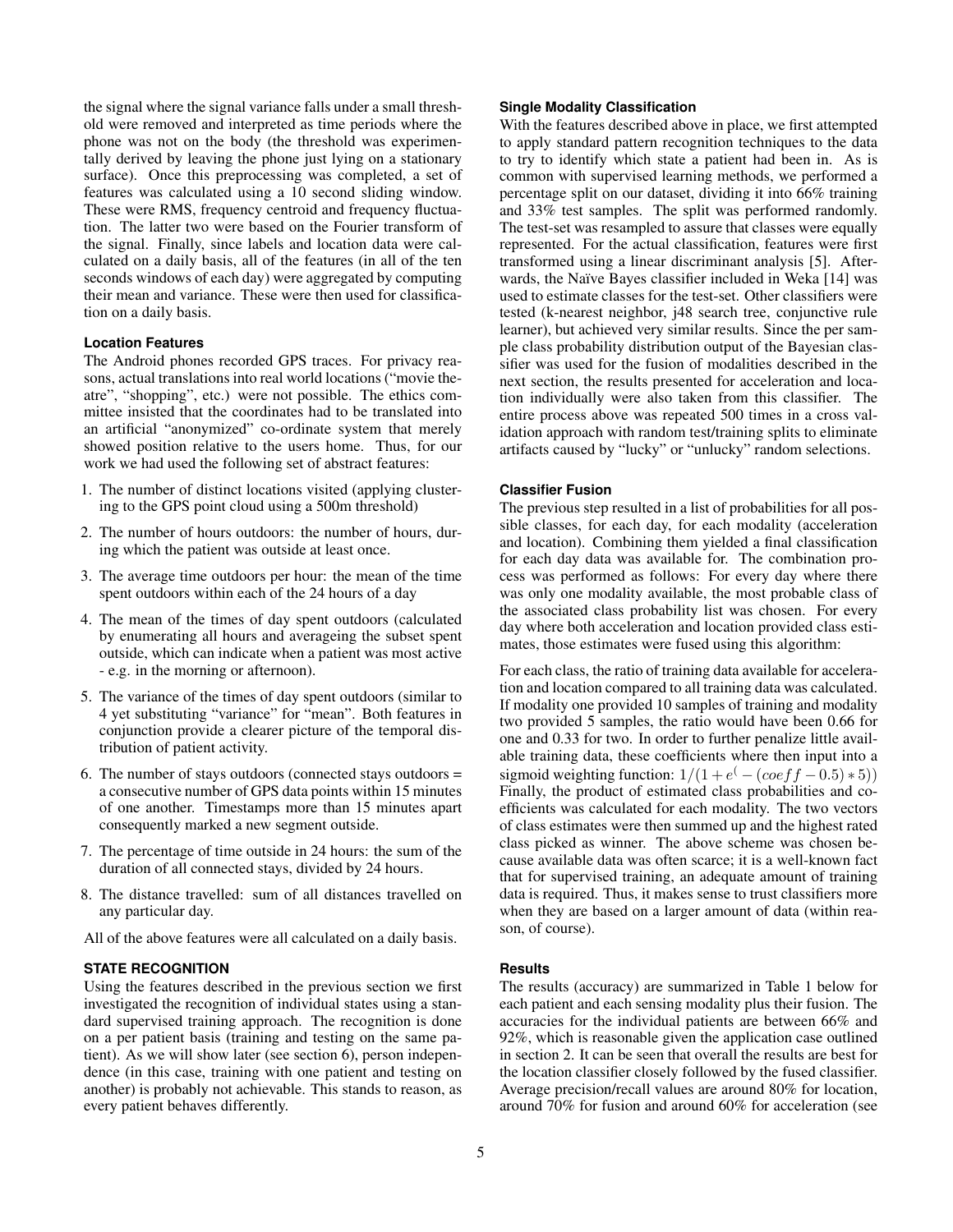<span id="page-5-0"></span>Table 1. Percentage of correctly recognized days per patient: GPS only, Acc only and sensor fusion. Absolute number of recognized instances is given in brackets

| Patients | Fusion      | GPS         | <b>ACC</b>  |
|----------|-------------|-------------|-------------|
| p0101    | 70% (70)    | 77% (26)    | 75% (70)    |
| p0102    | 84% (46)    | 82% (34)    | 76% (46)    |
| p0201    | 68% (38)    | 77% (36)    | 68% (38)    |
| p0302    | 82% (60)    | $92\%$ (47) | 66% (60)    |
| p0502    | $71\%$ (58) | 85% (28)    | 72% (58)    |
| p0602    | 77% (31)    | 71% (31)    | 66% (21)    |
| p0702    | 74% (42)    | 77% (31)    | 73% (42)    |
| p0802    | 79% (62)    | 89% (37)    | 77% (62)    |
| p0902    | 83% (35)    | 85% (35)    | 70% (35)    |
| p1002    | 68% (43)    | 79% (22)    | $71\%$ (43) |
| mean     | 76%         | 81%         | 72%         |

<span id="page-5-1"></span>Table 2. Overall recall and precision for GPS only, accelerometer only and sensor fusion

|               | Recall | Precision |
|---------------|--------|-----------|
| LOC           | 81,7%  | 80,8%     |
| <b>ACC</b>    | 62,9%  | 64,8%     |
| <b>Fusion</b> | 70,3%  | 74,0%     |

Table [2\)](#page-5-1). A close look at the individual precision/recall values in Table [3](#page-5-2) reveals the reason why location performs best. Since there is not enough data the location classifier does not consider medium depression for patient p0502, which is very poorly recognized by the other classifiers. Overall the fused approach has the advantage of considering more data points than either acceleration or location alone since, as described in subsection B (Classifier Fusion) it considers data points covered by either modality. Looking at the individual patients and states and comparing them with the amount of data outlined in Figure [1](#page-2-0) (in particular the distribution into classes in brackets) it is clear that many of the poorly faring cases are related to a very small amount of available data.

<span id="page-5-2"></span>Table 3. Precision / recall values for the different states. Most patients experienced 2, some 3 different states during the trials.

|                    | Recall       | <b>Precision</b> |          | Recall      | Precision   |
|--------------------|--------------|------------------|----------|-------------|-------------|
|                    | Fus/Loc/Accl | Fus/Loc/Accl     |          | Fus/Loc/Acc | Fus/Loc/Acc |
| p0101              | $\%$         | $\%$             | p0602    | $\%$        | $\%$        |
| normal             | 84/2/74      | 75/1/88          | sl. dep. | 85/58/57    | 65/63/69    |
| sl. man.           | 55/80/75     | 65/90/59         | normal   | 73/78/61    | 89/74/47    |
| med.man.           | 67/67/80     | 67/63/79         |          |             |             |
| p0102              | $\%$         | $\%$             | p0702    | $\%$        | $\%$        |
| depr.              | 94/84/81     | 86/86/83         | sev.dep. | 91/82/82    | 80/94/85    |
| normal             | 62/77/55     | 80/73/51         | sl. dep. | 0/21/22     | 0/7/18      |
| $\overline{p0201}$ | $\%$         | $\%$             | p0802    | $\%$        | $\%$        |
| depr.              | 25/75/40     | 50/48/41         | depr.    | 44/70/58    | 64/57/49    |
| normal             | 89/81/76     | 72/86/75         | normal   | 91/93/84    | 82/96/88    |
| p0302              | $\%$         | $\%$             | p0902    | $\%$        | $\%$        |
| depr.              | 39/94/42     | 100/64/32        | depr.    | 92/83/73    | 83/82/76    |
| normal             | 100/92/73    | 80/99/80         | normal   | 67/70/57    | 83/71/53    |
| p0502              | $\%$         | $\%$             | p1002    | $\%$        | $\%$        |
| sev.dep.           | 50/50/55     | 58/74/62         | med.dep. | 86/68/75    | 74/91/83    |
| med.dep.           | 35/0/56      | 71/0/39          | sl. man. | 18/87/32    | 33/57/22    |
| normal             | 69/82/81     | 85/57/87         |          |             |             |

# **CHANGE DETECTION**

In this section we investigate the detection of a state change without explicit recognition of the new state. The main difference to the approach in the previous section is that instead of a classifier that has a model for each state relevant to the patient, we only build a model of a single "default state". All points falling outside this model are classified as a "change". This approach is motivated by the following considerations:

- 1. As discussed in section 2 (Bipolar Disorder), from the application point of view detecting a change of state in order to trigger a visit to the doctor is a key. The exact diagnosis is then done by the doctor anyway.
- 2. The approach of starting with a single default state has the advantage that a new patient that comes to a doctor can be given a device and as soon as initial data has been collected for his current state the device becomes useful (since a change can be detected). There is no need to wait until data for all relevant states has been collected.
- 3. For 8 out of 10 patients we are dealing with a two state problem anyway.

Since, in the state change detection case we are explicitly building our own probability density functions (PDFs) for the default state rather than using the output of an out of the box WEKA implementation we also use this case to test a more controlled fusion strategy where the distances to the mean are used as weights together with the number of available training points.

## **Single Modality Methode**

To evaluate whether this change detection is indeed possible given the data we have collected, we devised the following evaluation:

- 1. Set up a model for a baseline: As described previously, a number of features have been calculated on both location and acceleration data. Furthermore, for each patient, a number of different classes exists in the recorded period, e.g. samples from a "normal", "lightly manic" and "medium manic" episode. To establish a basis for a certain state of mind, two thirds of samples of a given class have been randomly taken as a "training set". A multivariate Gaussian distribution was fitted to this subset.
- 2. Establish a distance measure and decision boundary: To measure how far a sample is from the model established in (1), the Mahalanobis distance lends itself as a natural choice. For all training samples, the distance to the model was calculated and their mean and standard deviation was determined. Using these two parameters, distances of any sample to the model distribution were normalized by subtracting the mean and then dividing by the standard deviation. If a sample's normalized distance was within a certain threshold, they were marked as "no change" and otherwise as "change". For the threshold, a set of values was tested, resulting in the precision/recall-graph presented in the evaluation section.
- 3. Evaluate the model: Afterwards, all samples not used for training were used to test the model formed in (1) and (2) by calculating their normalized distance to the model, then checking if they lay in or out of the threshold region established in (2). Based on these estimates, precision and recall were calculated.
- 4. Perform steps (1) to (3) a thousand times in a cross validation approach with different test/training splits to eliminate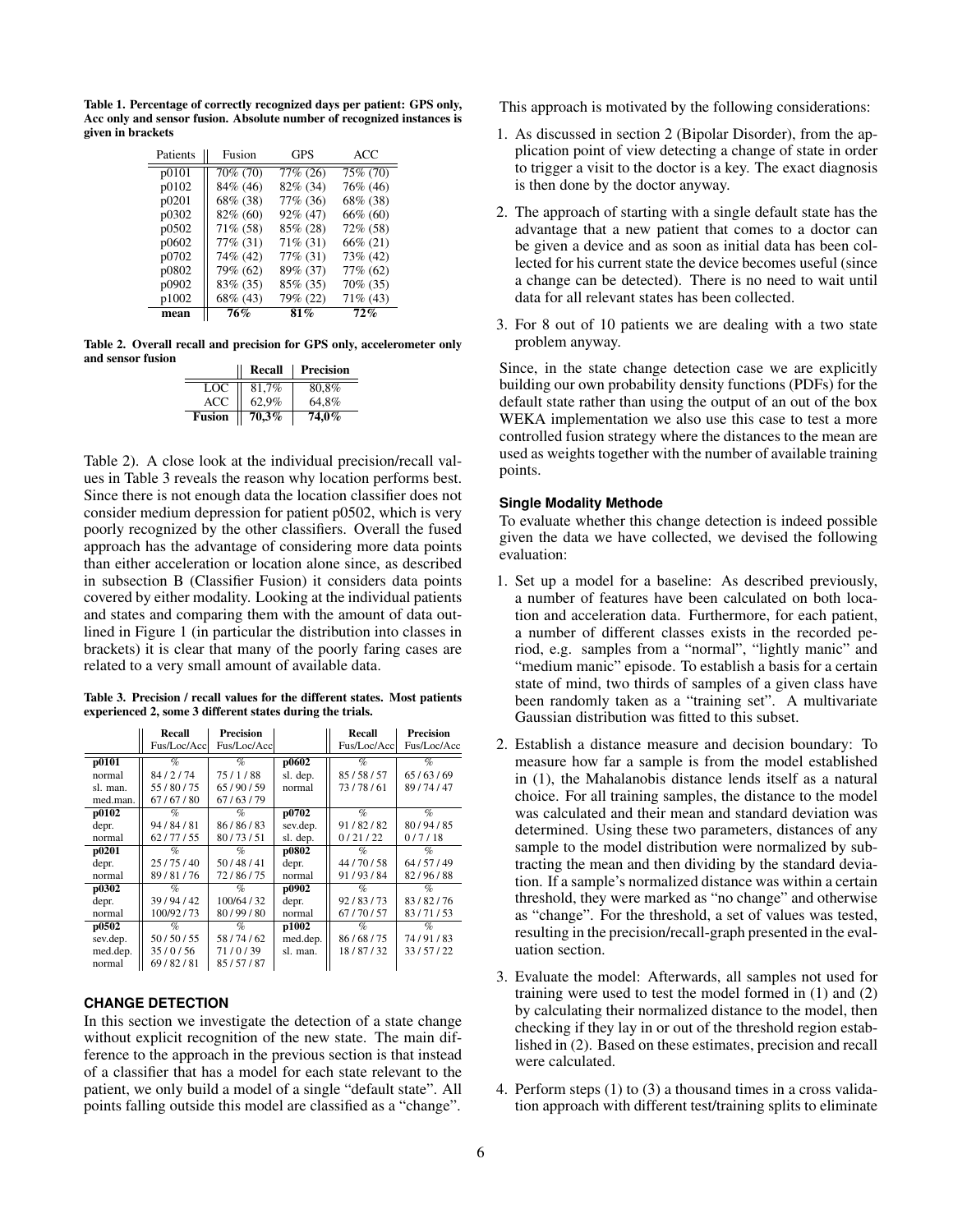the influence of outliers and offset the artifacts caused by the random selection of training samples. Also, evaluate different thresholds from 0 to 5 in steps of 0.1

## **Fusion of Location and Acceleration**

Both acceleration and location were evaluated according to this algorithm individually. Afterwards, the results of both modalities were fused, both to improve accuracy and to widen the range of days considered (different modalities may provide data for different, though potentially overlapping, sets of days). For days where there was only data from one modality, that modality was used. When both modalities were available, three different approaches were tested:

- 1. Logical AND: A state change was assumed if and only if both modalities detected one.
- 2. Logical OR: A state change was assumed if one or both modalities indicated it.
- 3. Weighted, at the normalized distance stage: Here, we went back to step (3) of the previous algorithm. Normalized distances were calculated for both modalities, then summed up according to the same sigmoid weighting scheme outlined in the state detection classifier fusion section. Thresholds were combined accordingly. Afterwards, the fused distance was simply tested for being smaller or larger than the new threshold.

#### **Results**

The precision/recall-graphs sweeping over different threshold values for the different fusion approaches and modalities are shown in Figure [.](#page-6-0) It can be seen that the weighted fusion approach is by far the best one reaching an optimal precision/recall value of 96%/94%.

The precision/recall values, reached for each patient in the parameters given by this optimal average point, are given in Table [4](#page-6-1) (left). Table [4](#page-6-1) (right) contains the values for each state (class averaged over all patients). It can be see that except for the precision for patient p0602 (87%) and recall for light manic (86%) all values are well over 90%. The improvement compared to the state detection can be explained by two factors. First, while only two patients have three states, the results for the state detection for these patients is fairly poor which pulls the overall result down. Second, as is clearly visible in Figur[e,](#page-6-0) such excellent results are only reached for the weighted fusion approach, which we have developed specifically for the change detection. For this case, we built explicit PDFs and computed point distances rather than rely on the output of a black box Bayes classifier. This is not surprising since proper weighting is a core aspect of classifier fusion. It should be noted that some improvements in state recognition can possibly be gained by investing the same kind of effort into it that we applied to the change detection in this section. The core aim of this article, however, was change detection, which is the reason our efforts are concentrated here.

## **Person (In) Dependence**

All of the evaluations described so far in this paper were done in a patient dependent mode. We have justified this by the intuition and previous experience that indicated strong person



<span id="page-6-0"></span>Figure 3. Precision/Recall graphs for acceleration only, GPS only, fused AND, fused OR and fused WEIGHTED modalitiy.

<span id="page-6-1"></span>Table 4. Recall and precision values for each patient (right) and each class (left) using the weighted fusion.

| <b>Patient</b> | Recall   | <b>Precision</b> | <b>Class</b>  | Recall | <b>Precision</b> |
|----------------|----------|------------------|---------------|--------|------------------|
| p0101          | 91.1%    | 93.4%            | depressive    | 99.1%  | 95.5%            |
| p0102          | 86.2%    | 96.8%            | heavy depres. | 96.8%  | 96.5%            |
| p0201          | 97.3%    | 92.9%            | medi. depres. | 100.0% | 90.6%            |
| p0302          | 100.0%   | 93.8%            | light depres. | 100.0% | 96.8%            |
| p0502          | 97.8%    | 97.6%            | normal        | 94.4%  | 92.8%            |
| p0602          | 100.0%   | 87.4%            | light manic   | 86.7%  | 96.7%            |
| p0702          | 96.8%    | 97.1%            | medi. manic   | 100.0% | 96.9%            |
| p0802          | 95.6%    | 95.2%            |               |        |                  |
| p0902          | 100.0%   | 97.1%            |               |        |                  |
| p1002          | 100.0%   | 91.2%            |               |        |                  |
| Average        | $96.5\%$ | $94.2\%$         |               | 96.7%  | $95.1\%$         |

specific variations in behavior. With the multivariate feature distributions derived in the section "Change Detection" we can back this up with empirical data. To this end, for each of the classes of a patient, the associated distribution was used to calculate the Kullback Leibler divergence [\[9\]](#page-7-23) to the Gaussian of the same class of all the other patients. While some patients appear to exhibit similar tendencies to one another (patient p0101 and p0302, e.g.), overall divergence values are very high (a mean of 1089). As an example, by comparison, given a 6 dimensional (there were 6 acceleration features) multivariate Gaussian with an expectation value of (10, 10, 10, 10, 10, 10) and the identity matrix as covariance, its KBL divergence to the 6 dimensional normal distribution around 0 is 300. In essence, this confirms what psychologists are fond of pointing out: each patient is an individual and needs to be treated on an individual basis.

### **DISCUSSION**

The results presented in the previous sections must be seen in the light of a noisy ground-truth and the fact that a patient's behavior cannot be expected to be fully consistent on a daily basis. Even a severely ill person can have a good day. Also, mere change detection (which performed very well in our tests with a precision/recall of 96%/94%) is enough in most cases since the exact diagnosis will be done by the doctor. Furthermore, it would be a potent tool not yet available. In this context we consider our results to be very promising. Clearly, when judging the value of the results presented in this paper one must take into account that for some patients the amount of labeled data and classes was small. This means that it is not possible to say if in large-scale trials we would reach values very close to the 96%/94% for change detection. However, as outlined before, even significantly smaller values